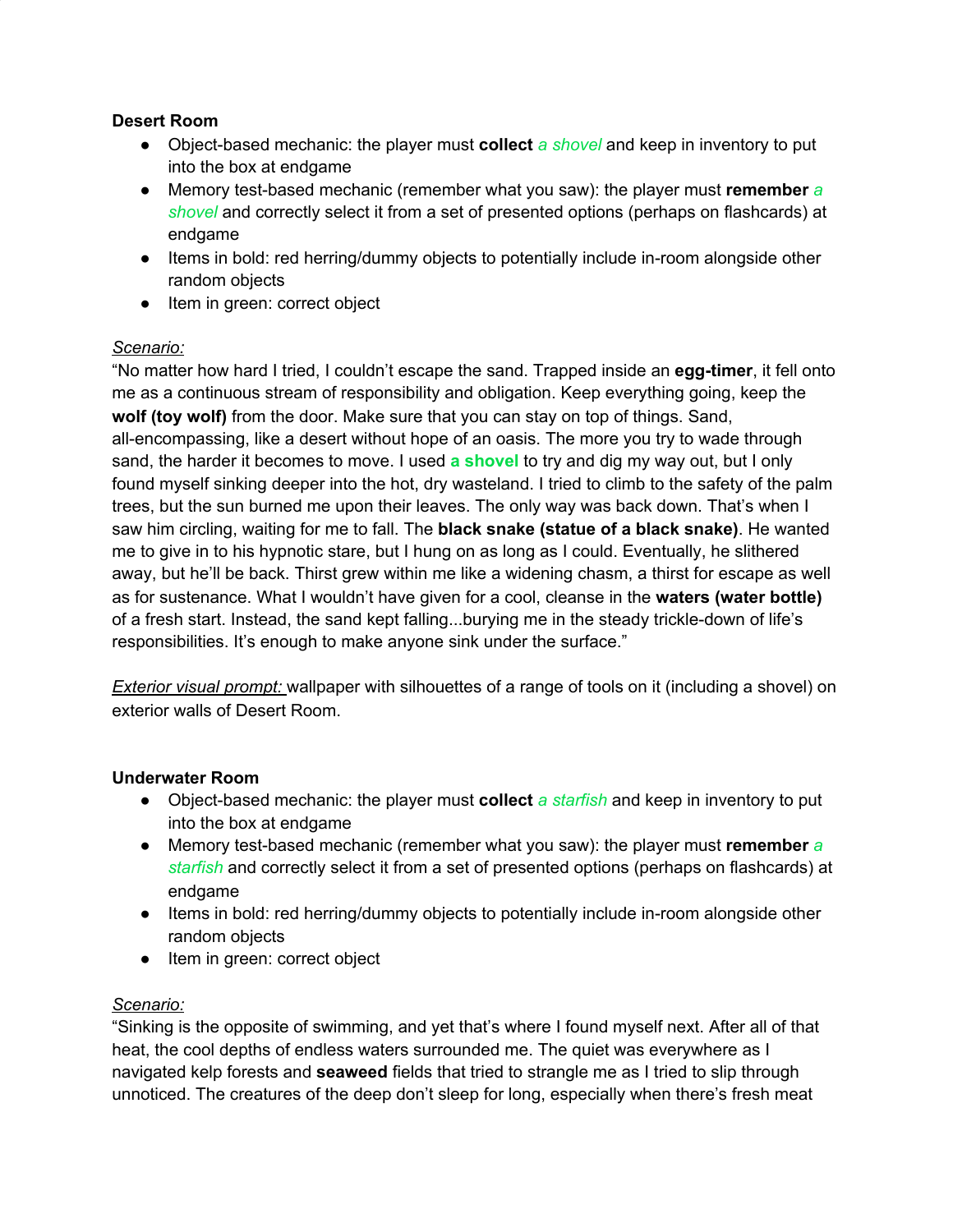trespassing upon their domain. I had no need for an **oxygen tank**, but I wanted one all the same. A safety **net**, something from the world above to cling onto, to remind me of my sense of self. It was no use. The maw of **the whale** was opening, sucking everything around it into its hungry jowls. I grasped my way onto a coral reef, screwing my eyes shut as the fish and plankton around me vanished into the jaws of the great blue beast behind me. **Bubbles (bottle of blowing bubbles)** erupted in the space between my hands and the rocks, trying to force me out into the depths. Accept your fate, they laughed, tickling me with a mocking sweetness. I would not. I will not. My arms are tired, but my will is not yet broken. The whale ate its fill and sunk beneath me. A **starfish (maybe a bath toy)** brushed my hand as I let go of the coral and began to float upwards, ever upwards, what little breath I had left inside propelling my body out of the depths of the water and up, into a new frontier."

*Exterior visual prompt:* wallpaper of an underwater scene including silhouettes of sea creatures on exterior walls of Underwater Room. The door has **a starfish door knocker** on it.

## **Space Room**

- Object-based mechanic: the player must **collect** *a pair of sunglasses* and keep in inventory to put into the box at endgame
- Memory test-based mechanic (remember what you saw): the player must **remember** *a pair of sunglasses* and correctly select it from a set of presented options (perhaps on flashcards) at endgame
- Items in bold: red herring/dummy objects to potentially include in-room alongside other random objects
- Item in green: correct object

#### *Scenario:*

"By now, the time of sinking to the depths was coming to an end. I felt a sense of relief at some of the **weights** being lifted from me. Soon though, I realised that floating aimlessly is just as tough as sinking. I found myself playing amongst the stars, chasing my way around the solar system without **an anchor** to tether me to the real world. Where had I gone? What was I doing? Here I was, bouncing around the universe without **a spacesuit** or **a rocket** to fly home in. I started to wonder what was happening to me. Why didn't I care anymore? Is this the true limit of one's sense of self; the point of true abandon? I tried to catch a star in my hand, only to find that it wanted to blind me. Imagine needing your **sunglasses** in the dark void of space...it's quite laughable, really. The silence was deafening up there; I longed for the sweet sound of birdsong and the whispers of the trees. A comet flew past me, on a collision course with a nearby **cluster of rocks**. Maybe we're all just rocks in space, occasionally crashing into one another, breaking apart and re-moulding ourselves into something new, just that little bit smaller each time something breaks us. **A ladder** back to reality is what I needed to find before I surrendered to the vastness of space forever."

*Exterior visual prompt:* wallpaper of astronauts getting ready to head off into space on exterior walls of Space Room. One of the astronauts has a pair of sunglasses embroidered on his uniform *(or something else if this is difficult to do)*.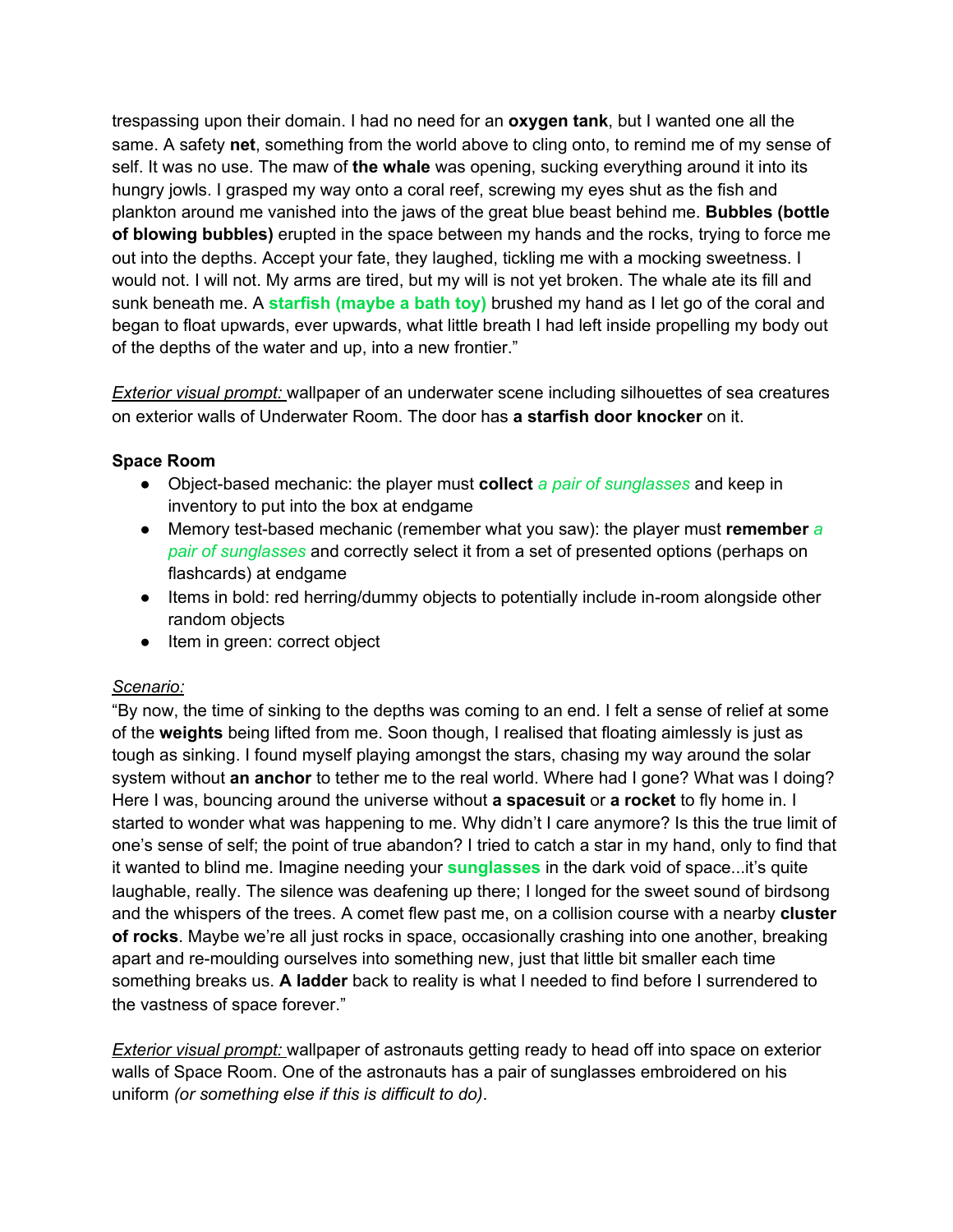## **Forest Room**

- Object-based mechanic: the player must **collect** *a tiger* and keep in inventory to put into the box at endgame
- Memory test-based mechanic (remember what you saw): the player must **remember** *a tiger* and correctly select it from a set of presented options (perhaps on flashcards) at endgame
- Items in bold: red herring/dummy objects to potentially include in-room alongside other random objects
- Item in green: correct object

# *Scenario:*

"The bottom rungs of the ladder merged into rope as I found myself atop a giant treehouse. I skidded on its rickety roof as I made it back onto the dried branches of its wooden floor. Except there was nothing dry about this place; a rainforest, thick with humidity and filled with the repetitive cries and creaks of a thousand **insects**. Probably more, if I'd wanted to stop and count the sounds. After the silence of the universe above, the calls of the world's creatures caused a form of sensory overload; I had to get out of there. Anyone else would've marvelled at the cornucopia of **flora (various flowers and plants)** and fauna that surrounded me. Me? I found myself deadened to the beauty of it all. The lush ecosystem that provided a home to **bats**, **bananas** and brazen **eagles**. The fruits and vines of the natural world. So much life, so much to be thankful for. Who was I to enter such a realm? A **tree frog** stared at me, perplexed by my panic. Perhaps it thought me arrogant. I didn't blame it. Even the most startlingly beautiful aspects of life can have no impact on those who've been cut off from it for so long. Isolation can do that to a person, and I know isolation far too well. The growls of the **tigers** on the forest floor spurred me on; after so long alone, it hurt to be around the audacity of so many living creatures."

*Exterior visual prompt:* tiger-patterned wallpaper on exterior walls of Forest Room. Silhouettes of other rainforest creatures on top of the tiger stripes.

## **Icescape Room**

- Object-based mechanic: the player must **collect** *a model of a castle/fort* and keep in inventory to put into the box at endgame
- Memory test-based mechanic (remember what you saw): the player must **remember** *a model of a castle/fort* and correctly select it from a set of presented options (perhaps on flashcards) at endgame
- Items in bold: red herring/dummy objects to potentially include in-room alongside other random objects
- Item in green: correct object

## *Scenario:*

"And so, I came back to myself in the precursor to my current state. The realm of isolation, where I ruled supreme against the freezing wastes of an icy world. The walls of my **igloo** had